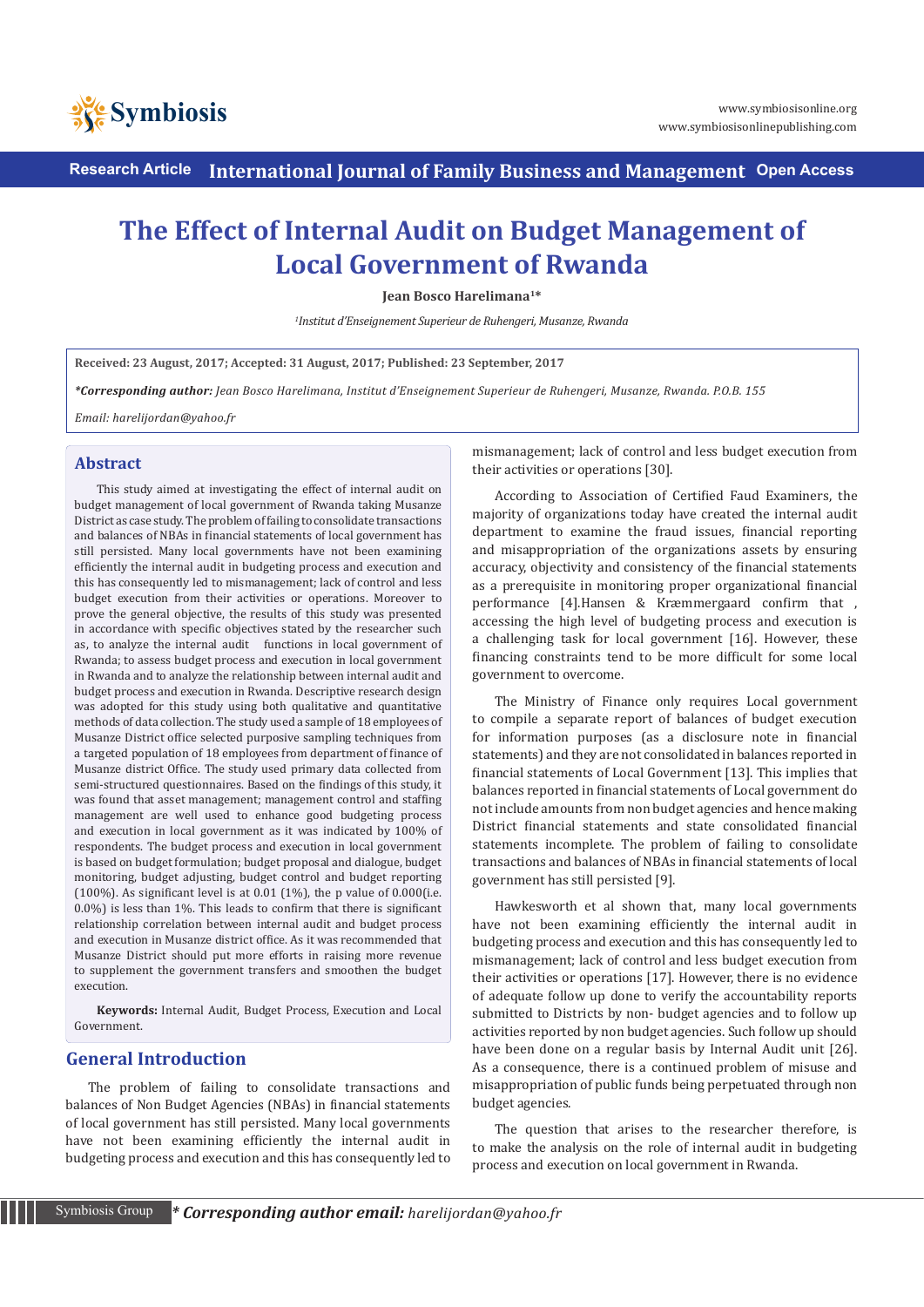The main objective of this study is to assess the effect of internal audit on budget process and execution of local government in Rwanda. Specific objectives of this study are the following: To analyze the internal audit functions in local government of Rwanda; to assess budget process and execution in local government in Rwanda and to analyze the relationship between internal audit and budget process and execution in Rwanda.

The usefulness of this research is the improvement of the budgeting process and execution based on internal audit system in local government, the results of findings is very useful to the government. The Government and people now know how it can intervene in budgeting process and execution of much internal audit system in local government in Rwanda through its policies and regulations in terms of taxes. The local government is the backbone of development of its citizens through the funds invested from non budget agencies and national badget prepared and issued by MINALOC if were used and reported well so the internal audit must involved in the management of those funds in order to show the accuracy and fair value of report from Local government. The reason why the researcher intends to assess the effect of internal audit in budget process and execution of local government. The local government is great get importance because some suggestions clarifies where they have to improve and how they are supposed to do it in terms of its budget implementation.

# **Material And Methods**

In conducting this research, the data were obtained from primary and secondary sources. The primary data was collected by use of a structured interview and questionnaires and the secondary data was obtained from different data base including books and Musanze District annual report.

According to Bartlett et al., population is the full set of cases from which a sample is taken. Population of this study is concerned with all staffs (employees) working in Musanze District (Headquarters) whereby 63 district members of staff were considered as the population to study [5].

According to Stumpf & Kerle, "the sample is to choose a limited number of individuals, of object or events whose observation makes it possible to draw the conclusions applicable to the whole population inside which the choice is made" [35]. This definition relates to the fact of starting from a limited number of elements to draw the conclusions applicable to the unit in which were drawn. Daniel further defined purposive sampling as a type of sampling in which, ''particular settings, persons, or events are deliberately selected for the important information they can provide that cannot be gotten as well from other choices [12]. Purposive sampling technique was used to select respondents from different units of the district office and sectors because they were expected to have necessary information with respect to objectives of the study, their availability and their willingness to participate. The questionnaire was administered to the 18 respondents who are related with budget process and execution from employees of Musanze District. Moreover, Secondary data was obtained from many existing documents.

As said by Teubner & Woods, data processing is concerned with classifying responses into meaningful category called codes; it consists of editing the schedule and coding the responses [37]. The data processing included: editing, coding, and tabulation. Data was cleaned and edited to ensure consistence of responses.

Becker et al. defined data analysis as the process of compiling and study data to provide summaries, description and conclusion [6]. Data analysis is developed to deal with manipulation of the information that was gathered so as to present the evidence.

Regarding this research the researcher was analyze views give finding by respondent through questionnaire .on this, the qualitative technique was be used. All of those were applied in order to find out and assess the relationship between the both variables included in this study. After coding, data were input into the Statistical Package for Social Sciences (SPSS) for analysis. The data were analyzed using the descriptive statistics like percentages in frequency table in Statistical Package for Social Science (SPSS) software version 20.

#### **Results and Discussion**

This chapter presents data gathered from Musanze district office using questionnaires administered, interviews conducted and documentary review. The chapter also presents the analysis of the data with relevant interpretation and from the presented data, conclusion and suggestions were drawn.

#### **Characteristics Of Respondents**

This section was considered imperative that the biographical information of sampled respondents. Presented information includes gender, age, education level and years of working experience.

Gender was assessed in this study since gender can affect the level of judgment on a given phenomenon. Hence, the researcher wanted to determine the gender of the respondents and asked to respondents to indicate their gender as depicted in the table below (Table 3.1).

|       | <b>Table 3.1:</b> Distribution of respondents by gender |                            |       |       |       |  |  |  |  |  |
|-------|---------------------------------------------------------|----------------------------|-------|-------|-------|--|--|--|--|--|
|       | Cumulative<br>Percent   Valid Percent<br>Frequency      |                            |       |       |       |  |  |  |  |  |
| Valid | Male                                                    | 14                         | 77.8  | 77.8  | 77.8  |  |  |  |  |  |
|       | Female                                                  | 4                          | 22.2  | 22.2  | 100.0 |  |  |  |  |  |
|       | Total                                                   | 18                         | 100.0 | 100.0 |       |  |  |  |  |  |
|       |                                                         | Source: Primary data, 2016 |       |       |       |  |  |  |  |  |

The (Table 3.1) illustrates that 77.8% of respondents were male whereas 22.2% of respondents were female. This implies that majority of respondents are males indicating that males are more than female in the sample. However, since the research were not gender sensitive the researcher deduct that the information that is obtained from both male and female will be equally relevant and reliable to answer the stated research questions. This implies that both women and men have adequate information on the budget processing and execution in Musanze District.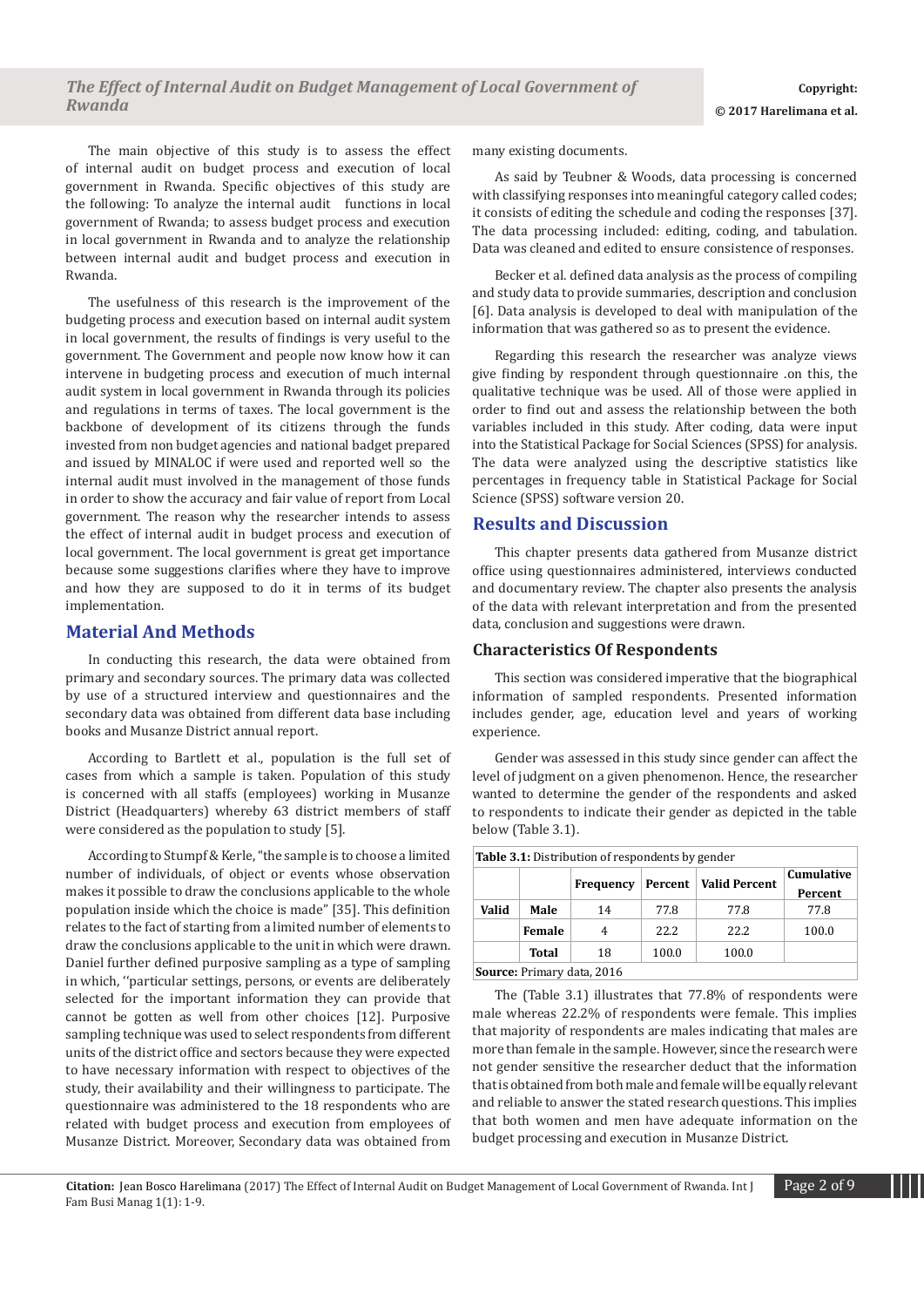Age of respondents was identified since age would affect the level of judgment of individuals. Here the researcher wanted to know the age distribution of respondents included in the sample. Hence, respondents were requested to indicate their age category as depicted by the table below (Table 3.2).

| <b>Table 3.2:</b> Distribution of respondents by age |                                                                   |                            |       |       |       |  |  |  |
|------------------------------------------------------|-------------------------------------------------------------------|----------------------------|-------|-------|-------|--|--|--|
|                                                      | Cumulative<br>Valid<br>Percent<br>Frequency<br>Percent<br>Percent |                            |       |       |       |  |  |  |
| Valid                                                | <b>26 and</b><br>above                                            | 18                         | 100.0 | 100.0 | 100.0 |  |  |  |
|                                                      |                                                                   | Source: Primary data, 2016 |       |       |       |  |  |  |

Table above depicts that 100% of respondents were in the age range of 26 years and above. This implies that sampled respondents are distributed in all categories of age and involve young and mature as well as old individuals who are employees of Musanze district. This indicates that the information collected from these individuals covers ideas and opinions of individuals in many different age categories which make it accurate considering its source.

Education level of respondents was assessed in this study since education achievement represents the potential and ability to reflect on a given phenomenon. Hence, respondents were asked to indicate their highest level of education to ensure that selected respondents are knowledgeable about the variables under study. The results are presented in the table below (Table 3.3).

|                | <b>Frequency</b> | Percent                  | Valid<br>Percent | <b>Cumulative</b><br>Percent |
|----------------|------------------|--------------------------|------------------|------------------------------|
| Certificate    | 1                | 5.6                      | 5.6              | 5.6                          |
| <b>Diploma</b> | 3                | 16.7                     | 16.7             | 22.2                         |
| <b>Degree</b>  | 14               | 77.8                     | 77.8             | 100.0                        |
| Total          | 18               | 100.0                    | 100.0            |                              |
|                |                  | Cource Drimary data 2016 |                  |                              |

**Source:** Primary data, 2016

Table 3.3 illustrates that 77.8% of respondents acquired masters and bachelors as their highest level of education whereas majority of respondents equivalent to 77.8% attained university and are masters or bachelors' degree holders in different field of study whereas 16.7% of respondents have advanced diploma and 5.6 attained Secondary. This implies that majority of sampled respondents have acquired degrees and another portion have diploma in different field of study which makes them able to understand the questions and provide information on the variables under study.

Experience is considered worth an asset for an organization because the long experience that one has in executing the task, the more expertise they accumulated making them better task performers. Here, the researcher wanted to know the period in which they worked for Musanze district. Hence, respondents were asked to indicate the period for which they had served for the institution under study to ensure that sampled employees have adequate information about the functioning of the budgeting process in the District.

Table 3.4 shows the years of service for which respondents worked for Musanze district. Findings in the (Table 3.4) show that 61.1% of respondents have worked for Musanze District for a period of 5 years and above whereas minority of respondents equivalent to 38.9% of respondents have worked for the district in a period between 3 to 4 years. This implies that the majority of respondents worked for the district for a considerably long period indicating that they have vast information about the functioning of the budget processing and execution of Musanze District they work for.

|       |                      | <b>Frequency</b> | Percent | Valid<br>Percent | Cumulative<br>Percent |
|-------|----------------------|------------------|---------|------------------|-----------------------|
| Valid | 3-4 years            |                  | 38.9    | 38.9             | 38.9                  |
|       | 5 years and<br>above | 11               | 61.1    | 61.1             | 100.0                 |
|       | Total                | 18               | 100.0   | 100.0            |                       |

#### **Analysis of Respondents' Views on Internal Audit of Budget Process and Execution in Local Government**

Preparation of budgets in an organization is a management function as well as an accounting task. Here, the study wanted to know the budget processing and execution's practices adopted by Musanze district and requested respondents to present their views on different practices and functions. Hence, this section presents the budget processing and execution practices adopted by Musanze district.

Respondents were asked to highlight whether asset management is a systematic approach of maintaining and operating physical assets in Musanze district office. The view of respondents is presented in tables below (Table 3.5).

| <b>Table 3.5:</b> Respondents view on whether asset management is a |  |  |  |  |
|---------------------------------------------------------------------|--|--|--|--|
| systematic approach of maintaining and operating physical assets    |  |  |  |  |

|              |                           | Percent   Valid Percent<br><b>Frequency</b> |       | systematic approach of manitaling and operating physical assets | <b>Cumulative</b> |
|--------------|---------------------------|---------------------------------------------|-------|-----------------------------------------------------------------|-------------------|
|              |                           |                                             |       |                                                                 | Percent           |
| <b>Valid</b> | Agree                     | 11                                          | 61.1  | 61.1                                                            | 61.1              |
|              | <b>Strongly</b>           | 7                                           | 38.9  | 38.9                                                            | 100.0             |
|              | Agree                     |                                             |       |                                                                 |                   |
|              | Total                     | 18                                          | 100.0 | 100.0                                                           |                   |
|              | Source: Primary Data 2016 |                                             |       |                                                                 |                   |

**Source:** Primary Data, 2016

According to the (Table 3.5), the greater number about 61.1% of respondents agreed that asset management is a systematic approach of maintaining and operating physical assets in Musanze District while 38.9% of all respondents strongly agreed that asset management is a systematic approach of maintaining and operating physical assets in Musanze District. This means that asset management is well used in Musanze District office in order to make a good budget preparation and execution through good practice of internal audit. This is in line with Zhang et al. who stated that asset management is a systematic approach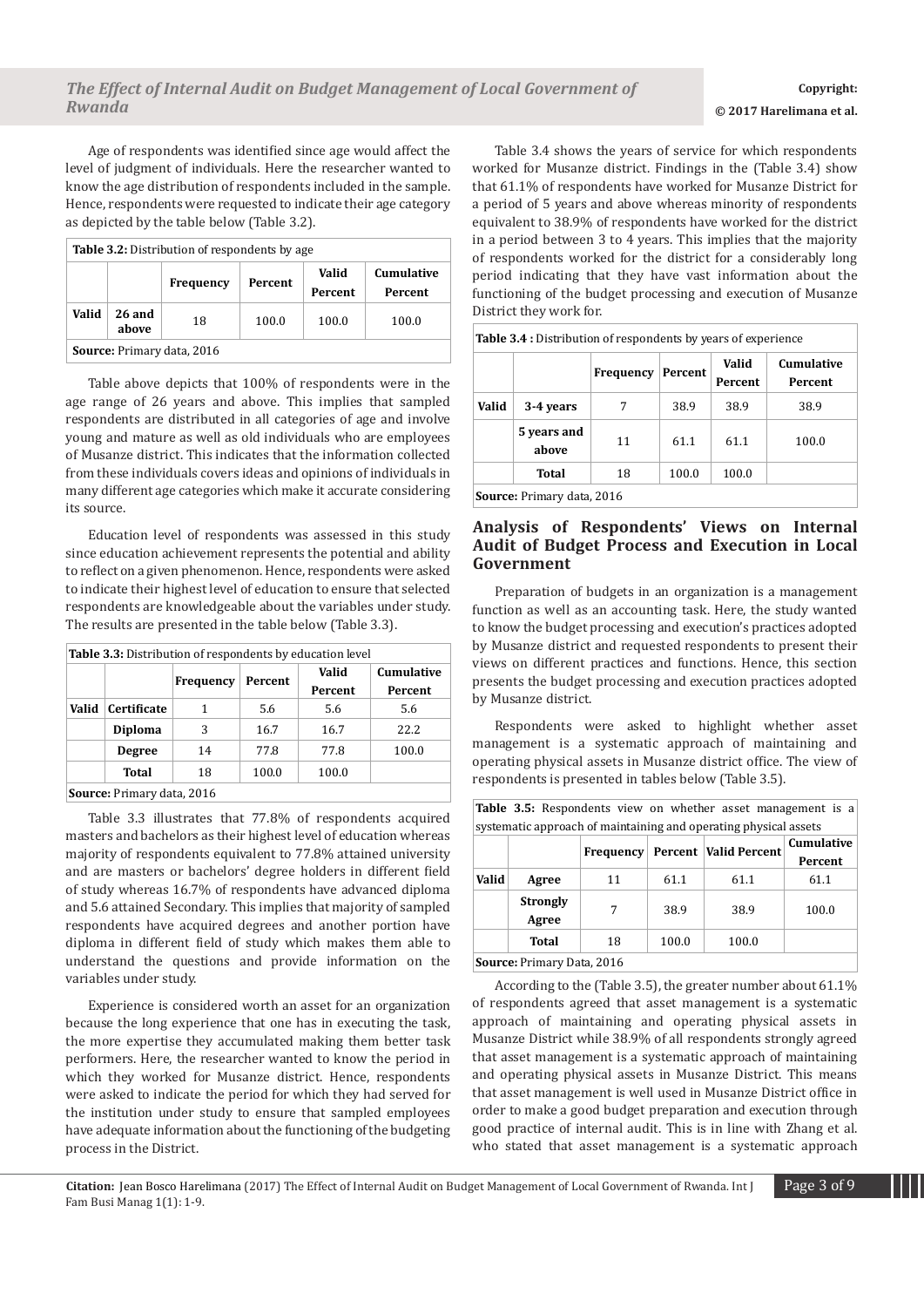of maintaining, upgrading, and operating physical assets cost effectively [38]. Bhamidipati added that it combines engineering principles with sound business practices and economic theory, and it provides tools to facilitate a more organized, logical approach to decision making [7]. Thus, asset management provides a framework for handling both short- and long-range planning.

According to the (Table 3.6), the greater number about 55.6% of respondents agreed that asset management is a methodology to efficiently and equitable allocate resources among valid and competing goals and objectives in Musanze District while 44.4% of all respondents strongly agreed that asset management is a methodology to efficiently and equitable allocate resources among valid and competing goals and objectives in Musanze District. This means that asset management is well used in Musanze District office in order to make a good budget preparation and execution through good practice of internal audit. This findings is in line with Pedersen & Garleanu who stated that asset management is a methodology to efficiently and equitably allocate resources amongst valid and competing goals and objectives [27]. Finally, Bloch & Bloch, emphasizes the service to the public, which is the end customer of the road agencies and administrations and to him , asset management is a systematic process of maintaining, upgrading and operating assets, combining engineering principles with sound business practice and economic rationale, and providing tools to facilitate a more organized and flexible approach to making the decisions necessary to achieve the public's expectations [8].

|  | <b>Table 3.6:</b> Respondents view on whether asset management is a     |  |  |  |  |
|--|-------------------------------------------------------------------------|--|--|--|--|
|  | methodology to efficiently and equitable allocate resources among valid |  |  |  |  |
|  | and competing goals and objectives                                      |  |  |  |  |

|       |                   |           |         | Valid   | <b>Cumulative</b> |
|-------|-------------------|-----------|---------|---------|-------------------|
|       |                   | Frequency | Percent | Percent | Percent           |
| Valid | Agree             | 10        | 55.6    | 55.6    | 55.6              |
|       | strongly<br>agree | 8         | 44.4    | 44.4    | 100.0             |
|       | Total             | 18        | 100.0   | 100.0   |                   |

**Source:** Primary Data, 2016

Respondents were asked to highlight whether management control is well applied in Musanze District office. The view of respondents is presented in tables below (Table 3.7).

According to the (Table 3.7) the greater number about 55.6% of respondents strongly agreed that management control is well applied in Musanze District office while 44.4% of all respondents strongly agreed that management control is well applied in Musanze District office. This means that management control is well applied in Musanze District office in order to make a good budget preparation and execution through good practice of internal audit.

The findings is in line with Brown who stated that a Management Control System (MCS) is a system which gathers and uses information to evaluate the performance of different organizational resources like human, physical, financial and also the organization as a whole in light of the organizational strategies pursued [10].

| <b>Table 3.7:</b> Respondents view on whether management control is well |  |  |  |
|--------------------------------------------------------------------------|--|--|--|
| applied in Musanze District office                                       |  |  |  |
|                                                                          |  |  |  |

|       |                                   | Frequency | Percent | Valid<br>Percent | <b>Cumulative</b><br>Percent |  |  |  |
|-------|-----------------------------------|-----------|---------|------------------|------------------------------|--|--|--|
| Valid | Agree                             | 8         | 44.4    | 44.4             | 44.4                         |  |  |  |
|       | <b>Strongly</b><br>Agree          | 10        | 55.6    | 55.6             | 100.0                        |  |  |  |
|       | Total                             | 18        | 100.0   | 100.0            |                              |  |  |  |
|       | <b>Source: Primary Data, 2016</b> |           |         |                  |                              |  |  |  |

According to the (Table 3.8), the greater number about 50.0% of respondents strongly agreed that Musanze district office use formal management control system while 50.0% of all respondents strongly agreed that Musanze district office use formal management control system. This means that management control is well applied in Musanze District office in order to make a good budget preparation and execution through good practice of internal audit.

The findings is in line with Armesh et al. who stated that management control system influences the behavior of organizational resources to implement organizational strategies [3]. Management control system might be formal or informal.

| Table 3.8: Respondents view on whether Musanze district office use |  |  |  |
|--------------------------------------------------------------------|--|--|--|
| formal management control system                                   |  |  |  |

| formal management control system |                           |                  |         |                  |                       |  |  |  |  |
|----------------------------------|---------------------------|------------------|---------|------------------|-----------------------|--|--|--|--|
|                                  |                           | <b>Frequency</b> | Percent | Valid<br>Percent | Cumulative<br>Percent |  |  |  |  |
| Valid                            | Agree                     | 9                | 50.0    | 50.0             | 50.0                  |  |  |  |  |
|                                  | <b>Strongly</b><br>agree  | 9                | 50.0    | 50.0             | 100.0                 |  |  |  |  |
|                                  | Total                     | 18               | 100.0   | 100.0            |                       |  |  |  |  |
|                                  | Coursey Drimow, Data 2016 |                  |         |                  |                       |  |  |  |  |

**Source:** Primary Data, 2016

According to the (Table 3.9), the greater number about 50.0% of respondents strongly agreed that management control helps Musanze district office to achieve its objectives while 50.0% of all respondents strongly agreed that management control helps Musanze district office to achieve its objectives in order to make a good budget preparation and execution through good practice of internal audit. Those findings are confirmed by the research done by Raduan et al. that who stated that management control systems are tools to aid management for steering an organization toward its strategic objectives and competitive advantage [29]. Management controls are only one of the tools which managers use in implementing desired strategies. However strategies get implemented through management controls, organizational structure, human resources management and culture [31].

Respondents were asked to highlight whether staff management is well applied in Musanze District office in its internal audit staffing. The view of respondents is presented in tables below (Table 3.10)

According to the (Table 3.10), the greater number about 50.0% of respondents strongly agreed that Staff management is well applied in Musanze District office in its internal audit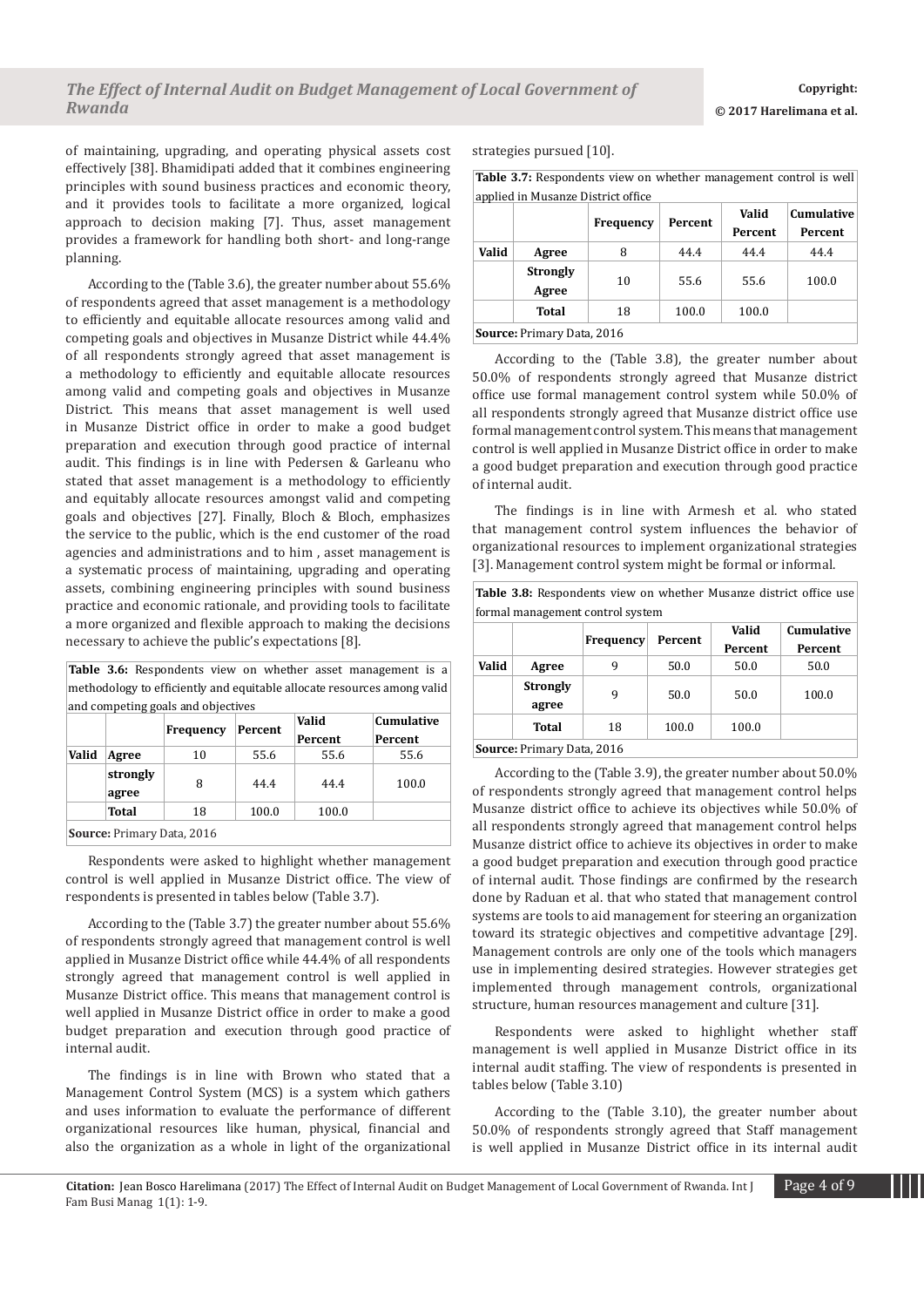staffing while 50.0% of all respondents strongly agreed that Staff management is well applied in Musanze District office in its internal audit staffing in order to make a good budget preparation and execution through good practice of internal audit. This is in the line with Brymer et al. who stated that before hiring or beginning any type of internal audit staffing, the organization must determine its human capital strategy [11].

**Table 3.9:** Respondents view on whether management control helps Musanze district office to achieve its objectives

|       |                          | Frequency | Valid<br>Percent<br>Percent |       | Cumulative<br>Percent |
|-------|--------------------------|-----------|-----------------------------|-------|-----------------------|
| Valid | Agree                    | 9         | 50.0                        | 50.0  | 50.0                  |
|       | <b>Strongly</b><br>Agree | 9         | 50.0                        | 50.0  | 100.0                 |
|       | Total                    | 18        | 100.0                       | 100.0 |                       |

**Source:** Primary Data, 2016

**Table 3.10:** Staff management is well applied in Musanze District office in its internal audit staffing

|                                   |                          | Frequency | Percent | Valid<br>Percent | Cumulative<br>Percent |  |  |  |  |
|-----------------------------------|--------------------------|-----------|---------|------------------|-----------------------|--|--|--|--|
| Valid                             | Agree                    | 9         | 50.0    | 50.0             | 50.0                  |  |  |  |  |
|                                   | <b>Strongly</b><br>agree | 9         | 50.0    | 50.0             | 100.0                 |  |  |  |  |
|                                   | Total                    | 18        | 100.0   | 100.0            |                       |  |  |  |  |
| <b>Source: Primary Data, 2016</b> |                          |           |         |                  |                       |  |  |  |  |

According to the (Table 3.11), the greater number about 61.1% of respondents agreed that Staff management is well applied in Musanze District office in its internal audit staffing while 38.9% of all respondents strongly agreed that staff management is well applied in Musanze District office in its internal audit staffing in order to make a good budget preparation and execution through good practice of internal audit. This is in the line with Hoekstra who stated that the first human capital model is the experienced hire career model [19]. An International Accreditation Forum (IAF) that utilizes this model focuses on hiring or "importing" experienced personnel from within or outside the organization [33]. These functions want to ensure that they have auditors with specialized business knowledge and skills. Internal auditing is seen as a permanent career destination [20].The migration model also focuses on ensuring that the IAF is staffed with individuals Core auditors remain with the IAF for an indefinite period of time. This model employs the IAF as a management training ground. Finally, IAFs that employ the change agent model view the IAF as an integral part of the organization's human resource strategy. "Companies using this model selectively deploy talent through internal audit to create a pipeline of corporate change agents who flow continuously into business units. Here, the migration of talent to line businesses occurs as part of a formal corporate strategy to achieve this objective and is a primary performance metric for internal audit" [2].

**Table 3.11:** Staff management is well applied in Musanze District office in its internal audit staffing

|                                   |                 | Frequency | Percent | Valid   | Cumulative |  |  |  |
|-----------------------------------|-----------------|-----------|---------|---------|------------|--|--|--|
|                                   |                 |           |         | Percent | Percent    |  |  |  |
| Valid                             | Agree           | 11        | 61.1    | 61.1    | 61.1       |  |  |  |
|                                   | <b>Strongly</b> | 7         | 38.9    | 38.9    | 100.0      |  |  |  |
|                                   | agree           |           |         |         |            |  |  |  |
|                                   | Total           | 18        | 100.0   | 100.0   |            |  |  |  |
| <b>Source: Primary Data, 2016</b> |                 |           |         |         |            |  |  |  |

Table 3.12 reveals that the 83.3% of respondents agreed that internal auditing is seen a permanent career destination in Musanze District office while 16.7% of all respondents agreed that internal auditing is seen a permanent career destination in Musanze District office. This means that internal auditing is seen a permanent career destination in Musanze District office as it indicated by 100% of respondents. This is due to the good practice of internal audit. This is in line with Sarens et al. who stated that internal auditing is seen as a permanent career destination [32]. The migration model also focuses on ensuring that the IAF is staffed with individuals who possess skills that are proven to make the IAF a successful part of the organization. While this model is not designed to automatically move personnel from the IAF to management positions, the movement of successful internal auditors into other areas of the organization is seen as a positive sign of the IAF's ability to add value to the organization [28].On the other hand, the strategy implicit in the consulting model's strategy is to recruit auditors into the IAF only to later move these individuals into other organizational functions. Under this model, the IAF consists of a group of consultant auditors and another group of core auditors. Consultants are internal auditors who expect to move to other areas of the organization upon gaining valuable experience within the IAF. Core auditors remain with the IAF for an indefinite period of time [22].

**Table 3.12:** Respondents' view on internal auditing is seen a permanent career destination in Musanze District office

| carcer acountanon in riabande Diburce onnec |                 |                            |         |         |            |  |  |  |  |  |  |
|---------------------------------------------|-----------------|----------------------------|---------|---------|------------|--|--|--|--|--|--|
|                                             |                 | Frequency                  | Percent | Valid   | Cumulative |  |  |  |  |  |  |
|                                             |                 |                            |         | Percent | Percent    |  |  |  |  |  |  |
| Valid                                       | Agree           | 15                         | 83.3    | 83.3    | 83.3       |  |  |  |  |  |  |
|                                             | <b>Strongly</b> | 3                          | 16.7    | 16.7    | 100.0      |  |  |  |  |  |  |
|                                             | agree           |                            |         |         |            |  |  |  |  |  |  |
|                                             | Total           | 18                         | 100.0   | 100.0   |            |  |  |  |  |  |  |
|                                             |                 | Source: Primary Data, 2016 |         |         |            |  |  |  |  |  |  |

The respondents view on budget process and execution in Musanze district office. The view of respondents is presented in tables below (Table 3.13).

Table 3.13 reveals that the 61.1% of respondents strongly agreed that budget process and execution in Musanze district office is well used while 38.9% of all respondents agreed that budget process and execution in Musanze district office is well used. This is due to the good practice of internal audit. According to Johansson & Siverbo, budget process refers to the process by which governments create and approve a budget, which is as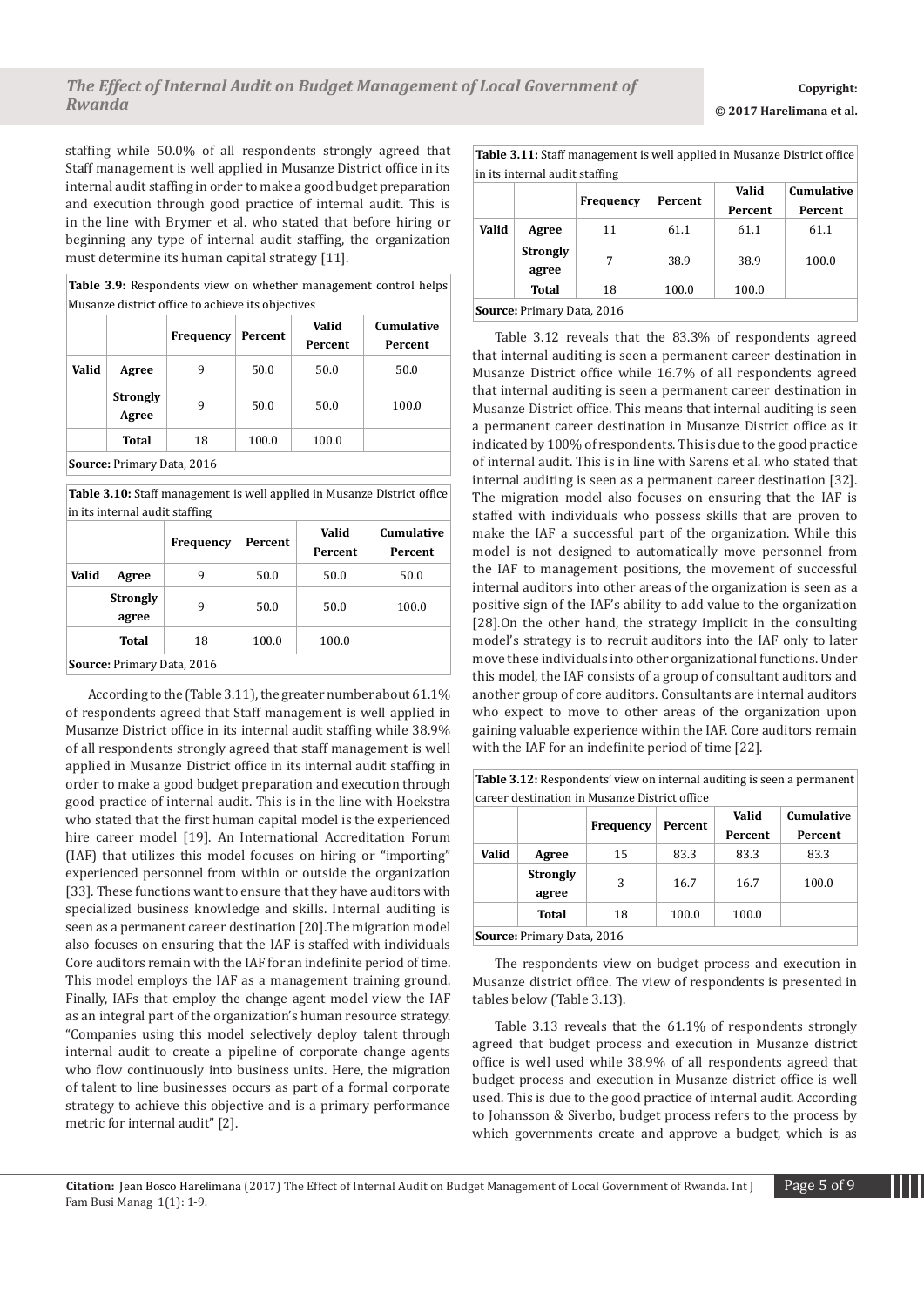follows: The Financial Service Department prepares worksheets to assist the department head in preparation of department budget estimates; the Administrator calls a meeting of managers and they present and discuss plans for the following year's projected level of activity; the managers can work with the Financial Services, or work alone to prepare an estimate for the departments coming year; the completed budgets are presented by the managers to their Executive Officers for review and approval; Justification of the budget request may be required in writing. In most cases, the manager talks with their administrative officers about budget requirements [21]. Adjustments to the budget submission may be required as a result of this phase in the process.

**Table 3.13:** Respondents' view on budget process and execution in Musanze district office

|       |                                   | Frequency | Percent | Valid<br>Percent | Cumulative<br>Percent |  |  |  |  |  |
|-------|-----------------------------------|-----------|---------|------------------|-----------------------|--|--|--|--|--|
| Valid | Agree                             | 7         | 38.9    | 38.9             | 38.9                  |  |  |  |  |  |
|       | <b>Strongly</b><br>agree          | 11        | 61.1    | 61.1             | 100.0                 |  |  |  |  |  |
|       | Total                             | 18        | 100.0   | 100.0            |                       |  |  |  |  |  |
|       | <b>Source: Primary Data, 2016</b> |           |         |                  |                       |  |  |  |  |  |

Table 3.14 reveals that the 88.9% of respondents agreed that budget proposals and dialogue is used in budget process and execution in Musanze district office while 11.1% of all respondents agreed that budget proposals and dialogue is used in budget process and execution in Musanze district office. This means that budget proposals and dialogue is used in budget process and execution in Musanze district office as it indicated by 100% of respondents. This is due to the good practice of internal audit. This is in line with Higdon & Topp (2004) who stated that a budget proposal must establish parameters for measuring performance with regard to attaining goals and meeting benchmarks. According to National Priorities Project, measuring performance could be something as simple as monthly sales figures for a small business budget proposal or as complex as the national unemployment rate for the federal government's budget proposal [24]. This standard helps the business predict the likelihood of meeting the goals set forth in the budget proposal. A budget proposal with a high standard for measuring performance may have a lower chance of meeting goals than a budget which requires lower performance numbers [25].

**Table 3.14:** Respondents' view on budget proposals and dialogue is used in budget process and execution in Musanze district office

|       |                                   | Frequency | Percent | Valid Percent | <b>Cumulative</b><br>Percent |
|-------|-----------------------------------|-----------|---------|---------------|------------------------------|
| Valid | Agree                             | 2         | 11.1    | 11.1          | 11.1                         |
|       | <b>Strongly</b><br>Agree          | 16        | 88.9    | 88.9          | 100.0                        |
|       | Total                             | 18        | 100.0   | 100.0         |                              |
|       | <b>Source: Primary Data, 2016</b> |           |         |               |                              |

Table 3.15 reveals that the 55.6% of respondents agreed that budget monitoring is used in budget process and execution in Musanze district office while 44.4% of all respondents agreed that budget monitoring is used in budget process and execution in Musanze district office. This means that budget monitoring is used in budget process and execution in Musanze district office as it indicated by 100% of respondents. This is due to the good practice of internal audit. According to Sponem & Lambert, during budget monitoring, to be successful, a budget proposal must quantify a business' objectives and identify how those objectives may be reached [34]. These are confirmed by Susha et al. who said that a budget proposal accomplishes this task by creating benchmarks throughout the year, identifying when goals should be met and the level of performance necessary for those benchmarks to be attainable [36]. These benchmarks should be flexible, allowing the business the ability to shift its goals and performance levels easily to compensate for more financially permissible or adverse market conditions.

**Table 3.15:** Respondents' view on budget monitoring is used in budget process and execution in Musanze district office

|       |                          | <b>Frequency</b> | Percent |       | <b>Cumulative</b><br>Percent |  |
|-------|--------------------------|------------------|---------|-------|------------------------------|--|
| Valid | Agree                    | 8                | 44.4    | 44.4  | 44.4                         |  |
|       | <b>Strongly</b><br>agree | 10               | 55.6    | 55.6  | 100.0                        |  |
|       | Total                    | 18               | 100.0   | 100.0 |                              |  |

**Source:** Primary Data, 2016

Table 3.16 reveals that the 72.2% of respondents agreed that budget adjusting is used in budget process and execution in Musanze district office while 27.8% of all respondents agreed that budget adjusting is used in budget process and execution in Musanze district office. This means that budget adjusting is used in budget process and execution in Musanze district office as it indicated by 100% of respondents. This is due to the good practice of internal audit. This findings are in line with Raghunandan et al. who stated that budgeting adjusting is an extremely individual process which in large part is tied to the fact that we can provide estimates, but we cannot ensure that all students will incur the same cost of living nor that students will arrive with the same financial resources [30]. A hefty part of budgeting comprises an individual's financial resources, such as personal assets and/or financial assistance.

**Table 3.16:** Respondents' view on budget adjusting is used in budget process and execution in Musanze district office

|                            |                          | <b>Frequency</b> | Percent | Valid<br>Percent | Cumulative<br>Percent |  |  |  |  |
|----------------------------|--------------------------|------------------|---------|------------------|-----------------------|--|--|--|--|
| Valid                      | Agree                    | 13               | 72.2    | 72.2             | 72.2                  |  |  |  |  |
|                            | <b>Strongly</b><br>agree | 5                | 27.8    | 27.8             | 100.0                 |  |  |  |  |
|                            | Total                    | 18               | 100.0   | 100.0            |                       |  |  |  |  |
| Source: Primary Data, 2016 |                          |                  |         |                  |                       |  |  |  |  |

**Citation:** Jean Bosco Harelimana (2017) The Effect of Internal Audit on Budget Management of Local Government of Rwanda. Int J Page 6 of 9 Fam Busi Manag 1(1): 1-9.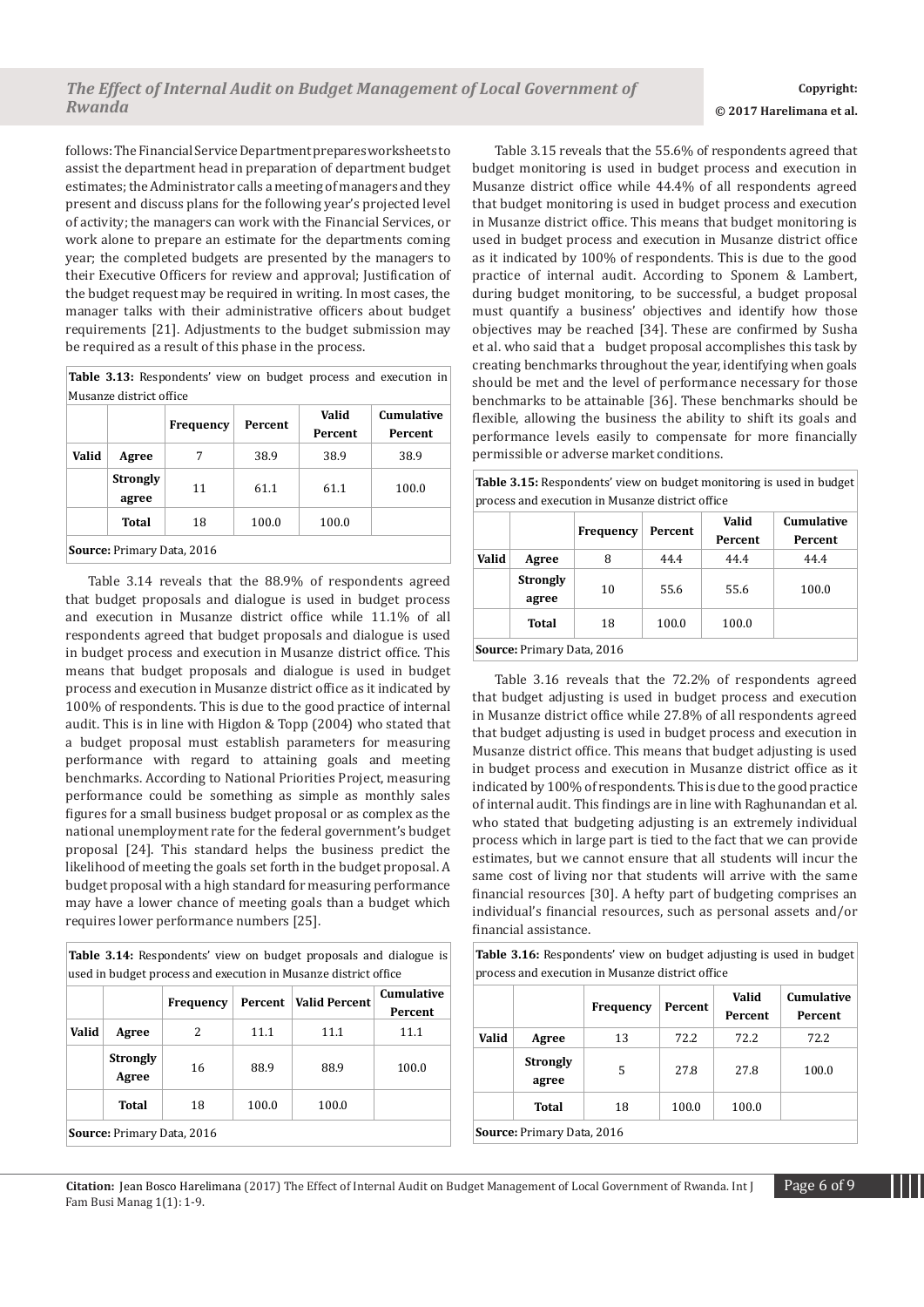Table 3.17 reveals that the 55.6% of respondents agreed that budget control is used in budget process and execution in Musanze district office while 44.4% of all respondents agreed that budget control is used in budget process and execution in Musanze district office. This means that budget control is used in budget process and execution in Musanze district office as it indicated by 100% of respondents. This is due to the good practice of internal audit. These are in the line with Abata who confirm that Budgetary control refers to how well managers utilize budgets to monitor and control costs and operations in a given accounting period [1]. In other words, budgetary control is a process for managers to set financial and performance goals with budgets, compare the actual results, and adjust performance.

| Table 3.17: Respondents' view on budget control is used in budget |  |
|-------------------------------------------------------------------|--|
| process and execution in Musanze district office                  |  |

|              |                                   | Frequency | Percent | <b>Valid</b> | <b>Cumulative</b> |
|--------------|-----------------------------------|-----------|---------|--------------|-------------------|
|              |                                   |           |         | Percent      | Percent           |
| <b>Valid</b> | Agree                             | 8         | 44.4    | 44.4         | 44.4              |
|              | <b>Strongly</b>                   | 10        | 55.6    | 55.6         | 100.0             |
|              | Agree                             |           |         |              |                   |
|              | Total                             | 18        | 100.0   | 100.0        |                   |
|              | <b>Source: Primary Data, 2016</b> |           |         |              |                   |

Table 3.18 reveals that the 61.1% of respondents agreed that budget process and execution in Musanze district office while 27.8% of all respondents agreed that budget process and execution in Musanze district office while11.1% of all respondents agreed that budget process and execution in Musanze district office. This means that budget process and execution in Musanze district office as it indicated by 100% of respondents. This is due to the good practice of internal audit. A budget report is an internal report used by management to compare the estimated, budgeted projections with the actual performance number achieved during a period. In other words, a budget report is designed to compare how close the budgeted performance was to the actual performance during an accounting period [23].

**Table 3.18:** Respondents' view on budget reporting is used in budget process and execution in Musanze district office

|       |                            |           | Percent | Valid   | Cumulative |  |  |  |  |
|-------|----------------------------|-----------|---------|---------|------------|--|--|--|--|
|       |                            | Frequency |         | Percent | Percent    |  |  |  |  |
| Valid | Not sure                   | 2         | 11.1    | 11.1    | 11.1       |  |  |  |  |
|       | Agree                      | 11        | 61.1    | 61.1    | 72.2       |  |  |  |  |
|       | <b>Strongly</b><br>agree   | 5         | 27.8    | 27.8    | 100.0      |  |  |  |  |
|       | Total                      | 18        | 100.0   | 100.0   |            |  |  |  |  |
|       | Source: Primary Data, 2016 |           |         |         |            |  |  |  |  |

Respondents were asked to highlight whether there is a relationship between internal audit and budget process and execution in Musanze district office. Respondents' view is presented in table below (Table 3.19).

Table 3.19 reveals that the 77.8% of respondents agreed that internal audit contributes to the budget process and execution in Rwanda at high level (80%-100%) while 22.2%

of all respondents agreed that internal audit contributes to the budget process and execution in Rwanda at medium level (50%-79%). This means that there is a relationship between internal audit and budget process and execution in Musanze district office. This is in the line with Frazer who stated that determine the accuracy and propriety of financial transactions, evaluate financial and operational procedures for adequacy of internal controls and provide advice and guidance on control aspects of new policies, processes systems, verify the existence of assets and ensure that proper safeguards are maintained to protect them from loss, determine the level of compliance with the ministry policies and procedures, and Government laws and regulations, evaluate the accuracy, effectiveness, and efficiency of the electronic information and processing systems, to determine the effectiveness and efficiency of Ministry in accomplishing mission and identify operational opportunities for cost savings and revenue enhancements, coordinate audit efforts with, and provide assistance to, the Audit committee and external auditors finally to investigate fiscal misconduct [15].

|  | <b>Table 3.19:</b> Respondents' view on to what extend internal audit |  |  |  |  |
|--|-----------------------------------------------------------------------|--|--|--|--|
|  | contributes to the budget process and execution in Rwanda             |  |  |  |  |

|       |                                   | Frequency | Percent | Valid   | Cumulative |
|-------|-----------------------------------|-----------|---------|---------|------------|
|       |                                   |           |         | Percent | Percent    |
| Valid | Medium<br>$(50\% - 79\%)$         | 4         | 22.2    | 22.2    | 22.2       |
|       | <b>HIGH</b><br>$(80\% - 100\%)$   | 14        | 77.8    | 77.8    | 100.0      |
|       | Total                             | 18        | 100.0   | 100.0   |            |
|       | <b>Source: Primary Data, 2016</b> |           |         |         |            |

All responses related to the questions of the reasons of the internal audit were summarized to generate a representative independent variable while all responses related to budget process and execution in Musanze district office were totaled to give the dependent variable.

The variation of spearman Coefficient correlation is between -1 and1. Spearman Coefficient correlation has significance when it is equal or greater than 0.01. According to the research, the correlation was 0.987 (98.7%) is located in the interval [0.75- 1.00 [categorized as positive and high correlation. As significant level is at  $0.01$  (1%), the p value of  $0.000$  (i.e.  $0.0\%$ ) is less than 1%. This leads to confirm that there is significant relationship correlation between internal audit and budget process and execution in Musanze district office (Table 3.20).

This is in the line stated by Feng et al. that to determine the accuracy and propriety of financial transactions, evaluate financial and operational procedures for adequacy of internal controls and provide advice and guidance on control aspects of new policies, processes systems, verify the existence of assets and ensure that proper safeguards are maintained to protect them from loss, determine the level of compliance with the ministry policies and procedures, and Government laws and regulations, evaluate the accuracy, effectiveness, and efficiency of the electronic information and processing systems, to determine

**Citation:** Jean Bosco Harelimana (2017) The Effect of Internal Audit on Budget Management of Local Government of Rwanda. Int J Page 7 of 9 Fam Busi Manag 1(1): 1-9.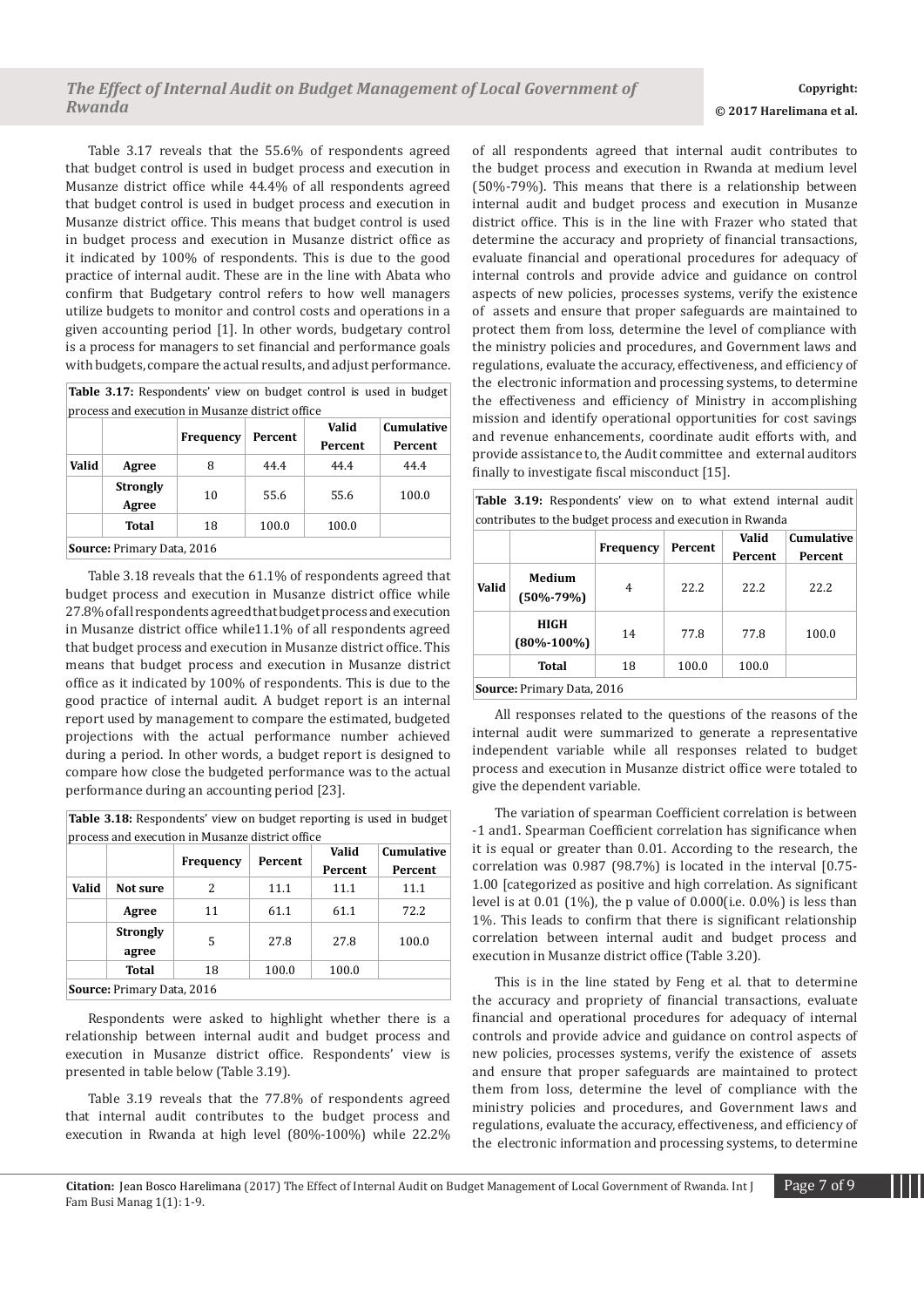the effectiveness and efficiency of Ministry in accomplishing mission and identify operational opportunities for cost savings and revenue enhancements, coordinate audit efforts with, and provide assistance to, the Audit committee and external auditors finally to investigate fiscal misconduct [14].

| Table 3.20 : Correlations                                    |                                                                            |                            |                          |                                                                                            |  |  |  |
|--------------------------------------------------------------|----------------------------------------------------------------------------|----------------------------|--------------------------|--------------------------------------------------------------------------------------------|--|--|--|
|                                                              |                                                                            |                            | <b>Internal</b><br>audit | <b>Budget</b><br>process<br>and<br>execution<br>in<br><b>Musanze</b><br>district<br>office |  |  |  |
|                                                              | Internal audit                                                             | Correlation<br>Coefficient | 1.000                    | .987**                                                                                     |  |  |  |
|                                                              |                                                                            | Sig.<br>(2-tailed)         |                          | .000                                                                                       |  |  |  |
| Spearman's                                                   |                                                                            | N                          | 18                       | 18                                                                                         |  |  |  |
| rho                                                          | <b>Budget</b><br>process and<br>execution<br>in Musanze<br>district office | Correlation<br>Coefficient | .987**                   | 1.000                                                                                      |  |  |  |
|                                                              |                                                                            | Sig.<br>(2-tailed)         | .000                     |                                                                                            |  |  |  |
|                                                              |                                                                            | N                          | 18                       | 18                                                                                         |  |  |  |
| **. Correlation is significant at the 0.01 level (2-tailed). |                                                                            |                            |                          |                                                                                            |  |  |  |
| <b>Source: Primary data, 2016</b>                            |                                                                            |                            |                          |                                                                                            |  |  |  |

# **Conclusion and Recommendations**

## **Conclusion**

Based on the findings of this study, the researcher concluded that asset management; management control and staffing management are well used to enhance good budgeting process and execution in local government. The budget process and execution in local government is based on budget formulation; budget proposal and dialogue, budget monitoring, budget adjusting, budget control and budget reporting. As significant level is at 0.01 (1%), the p value of 0.000 (i.e. 0.0%) is less than 1%. This leads to confirm that there is significant relationship correlation between internal audit and budget process and execution in Musanze district office.

## **Recommendations**

Based on the findings and conclusions of this study, the following suggestions are made for the budgeting and budgetary controls of the district to happen in accordance to the regulations and achieve the desired goals and objectives.

• Musanze District should intensify capacity building of its employees in the field of budgeting and budgetary controls ensure that officers keep abreast of the new developments in the field of public finance budgeting.

• Musanze District should improve the participation of all stake holders in budget execution in enhancing the over all budget performance.

• Musanze district should adopt flexible budget which enables the District to adjust possible variances in the course of budget implementation.

• Government of Rwanda should provide its transfers to the Districts and other government institutions at the right time to ensure the timely availability of funds for budget execution and implementation.

• Musanze District should put more efforts in raising more revenue to supplement the government transfers and smoothen the budget execution.

• The researcher suggested that further similar studies need to be conducted in other public institutions in Rwanda in order to assess whether the study could yield similar findings regarding effect of budgeting and budgetary controls on financial performance of public institutions

# **Acknowledgemnt**

My recognition goes to the Musanze district and all staff members for their help in time of collecting data for this study.

# **References**

- 1. [Matthew A. Abata. Participative Budgeting and Managerial](http://globalbizresearch.org/files/gjcra_matthew-a-abata-83529.pdf)  [Performance in the Nigerian Food Products Sector. Global Journal of](http://globalbizresearch.org/files/gjcra_matthew-a-abata-83529.pdf)  [Contemporary Reasearch Accounting, Auditing and Business Ethics.](http://globalbizresearch.org/files/gjcra_matthew-a-abata-83529.pdf)  [2014;1\(3\):148–167.](http://globalbizresearch.org/files/gjcra_matthew-a-abata-83529.pdf)
- 2. [Abbott LJ, Daugherty B, Parker S, Peters GF. Internal Audit Quality and](http://onlinelibrary.wiley.com/doi/10.1111/1475-679X.12099/abstract)  [Financial Reporting Quality: The Joint Importance of Independence](http://onlinelibrary.wiley.com/doi/10.1111/1475-679X.12099/abstract)  [and Competence. Journal of Accounting Research. 2016;54\(1\):3–40.](http://onlinelibrary.wiley.com/doi/10.1111/1475-679X.12099/abstract) [doi:10.1111/1475-679X.12099](http://onlinelibrary.wiley.com/doi/10.1111/1475-679X.12099/abstract)
- 3. [Armesh H, Salarzehi H, Kord B. Management Control System.](http://www.mixprize.org/sites/default/files/media/posts/documents/Management%20Control%20System.pdf)  [Interdisciplinary Journal of Contemporary Research in Business.](http://www.mixprize.org/sites/default/files/media/posts/documents/Management%20Control%20System.pdf)  [2010;2\(6\):193–206.](http://www.mixprize.org/sites/default/files/media/posts/documents/Management%20Control%20System.pdf)
- 4. [Association of Certified Faud Examiners. Report to the Nations on](https://www.acfe.com/rttn/docs/2014-report-to-nations.pdf)  [Occupational Fraud and Abuse. Global Fraud Study. 2014;15\(2\):1–80.](https://www.acfe.com/rttn/docs/2014-report-to-nations.pdf)
- 5. Bartlett JE, Kotrlik JW, Higgins CC. Organizational Research: Determining Appropriate Sample Size in Survey Research. Information Technology, Learning, and Performance Journal. 2001;9(1):43–50.
- 6. [A. Becker, P. Finger, A. Meyer-Christoffer, B. Rudolf, K. Schamm, U.](https://www.earth-syst-sci-data.net/5/71/2013/)  [Schneider, et al. A description of the global land-surface precipitation](https://www.earth-syst-sci-data.net/5/71/2013/)  [data products of the Global Precipitation Climatology Centre with](https://www.earth-syst-sci-data.net/5/71/2013/)  [sample applications including centennial \(trend\) analysis from 1901–](https://www.earth-syst-sci-data.net/5/71/2013/) [present. Earth System Science Data. 2013;5\(1\):71–99. doi:10.5194/](https://www.earth-syst-sci-data.net/5/71/2013/) [essd-5-71-2013](https://www.earth-syst-sci-data.net/5/71/2013/)
- 7. [Srirama Bhamidipati. Simulation Framework for Asset Management](http://www.sciencedirect.com/science/article/pii/S2352146515001143%23%21)  [in Climate-change Adaptation of Transportation Infrastructure. In](http://www.sciencedirect.com/science/article/pii/S2352146515001143%23%21)  [Transportation Research Procedia. 2015;8:17–28. doi:10.1016/j.](http://www.sciencedirect.com/science/article/pii/S2352146515001143%23%21) [trpro.2015.06.038](http://www.sciencedirect.com/science/article/pii/S2352146515001143%23%21)
- 8. [Bloch HP. Subject Category 3 Asset Management. Petrochemical](http://www.sciencedirect.com/science/article/pii/B9780128092729000037)  [Machinery Insights. 2017;13–22. doi:10.1016/B978-0-12-809272-](http://www.sciencedirect.com/science/article/pii/B9780128092729000037) [9.00003-7](http://www.sciencedirect.com/science/article/pii/B9780128092729000037)